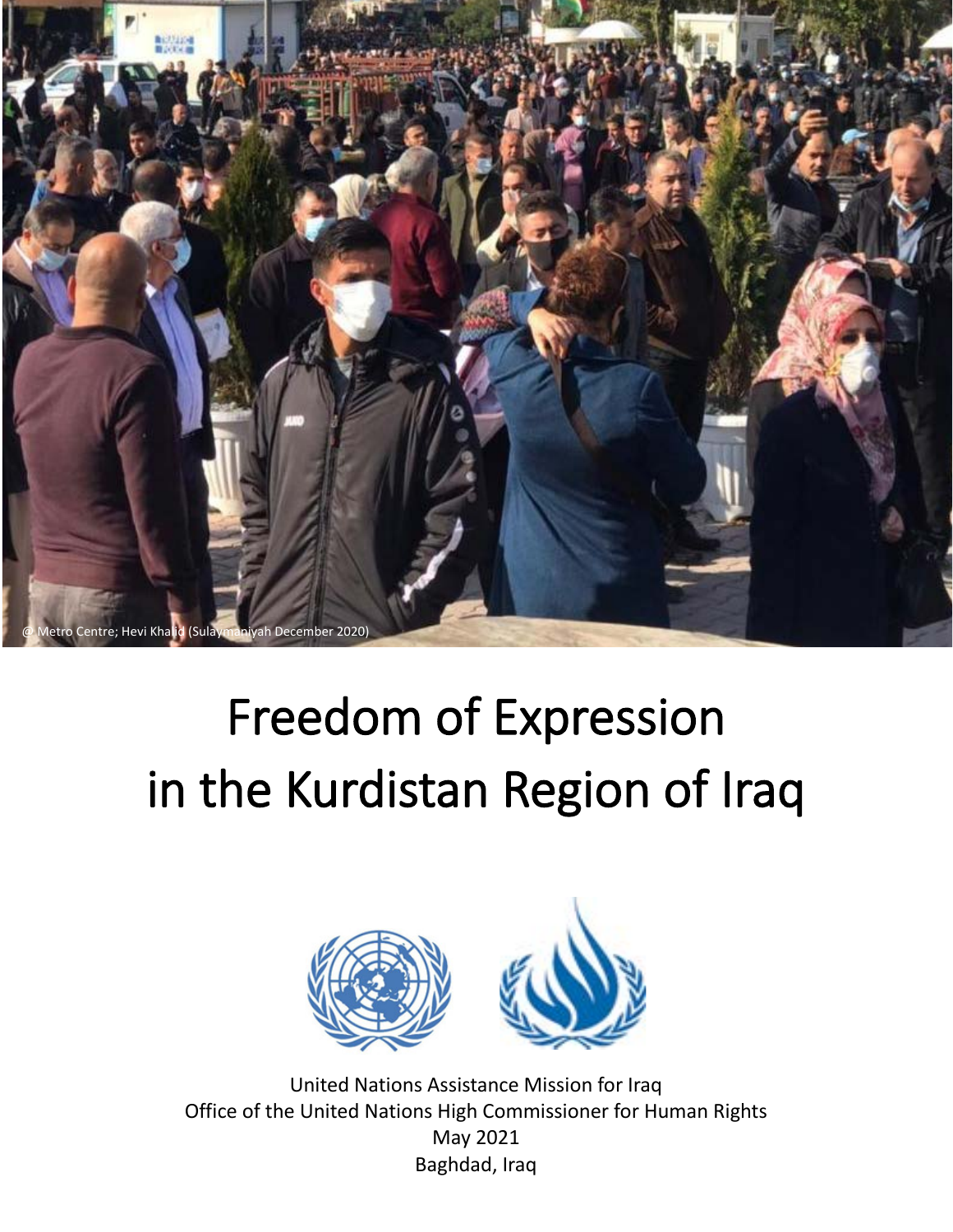"Recent years have seen progress towards a democratic Kurdistan Region where freedom of expression and the rule of law are valued. But democratic societies need media, activists and critics to be able to report on public issues without censorship or fear, and citizens also have a right to be informed."

- UN High Commissioner for Human Rights Michelle Bachelet, 12 May 2021

"Transparency, accountability and openness to questioning is vital for any healthy democracy."

- Special Representative of the UN Secretary-General for Iraq, Jeanine Hennis-Plasschaert, 12 May 2021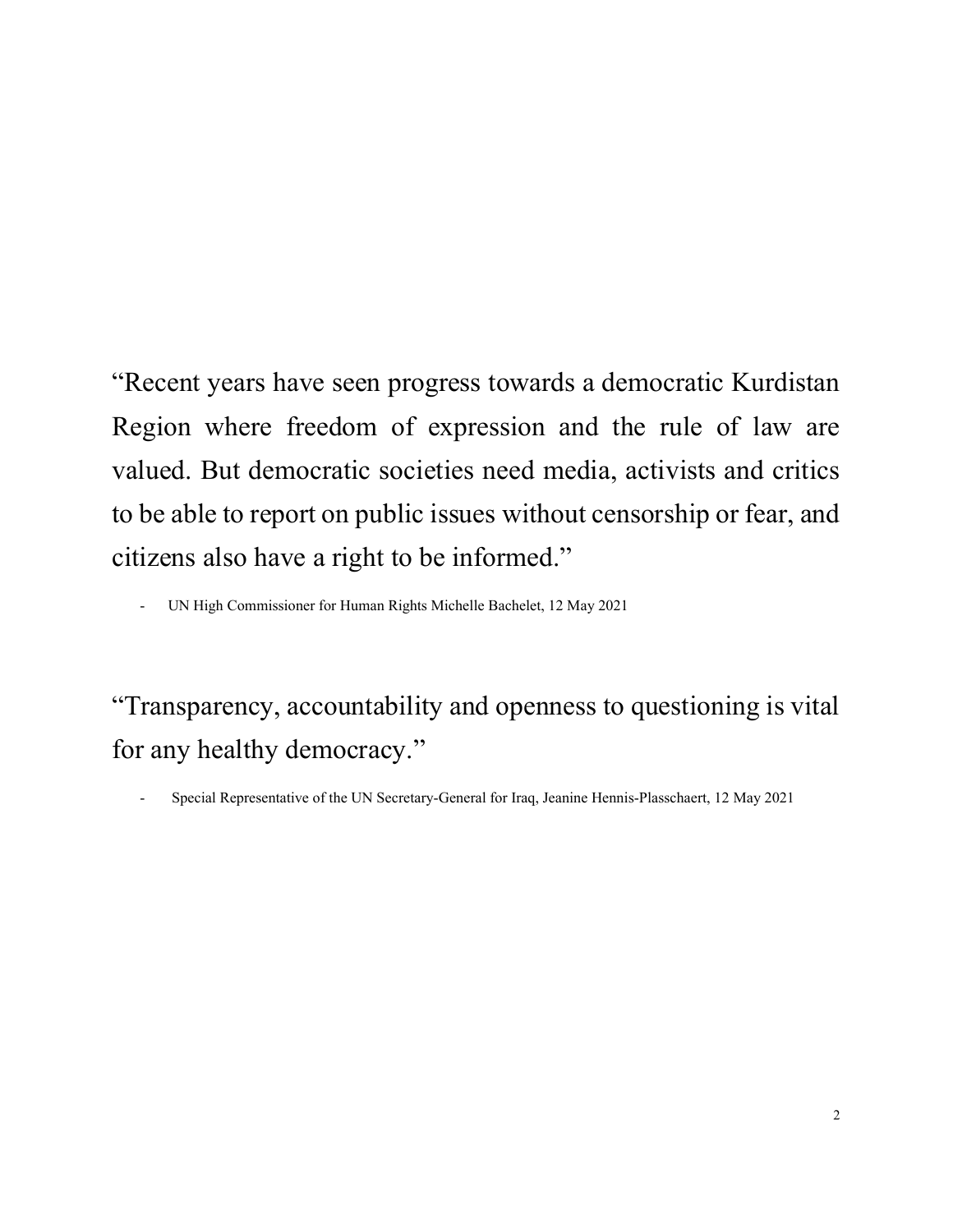# Contents

| Ι.             |  |
|----------------|--|
| П.             |  |
| III.           |  |
| IV.            |  |
| $\mathbf{i}$ . |  |
| ii.            |  |
| V.             |  |
| $i$ .          |  |
| ii.            |  |
| iii.           |  |
| iv             |  |
| V.             |  |
| VI.            |  |
|                |  |
|                |  |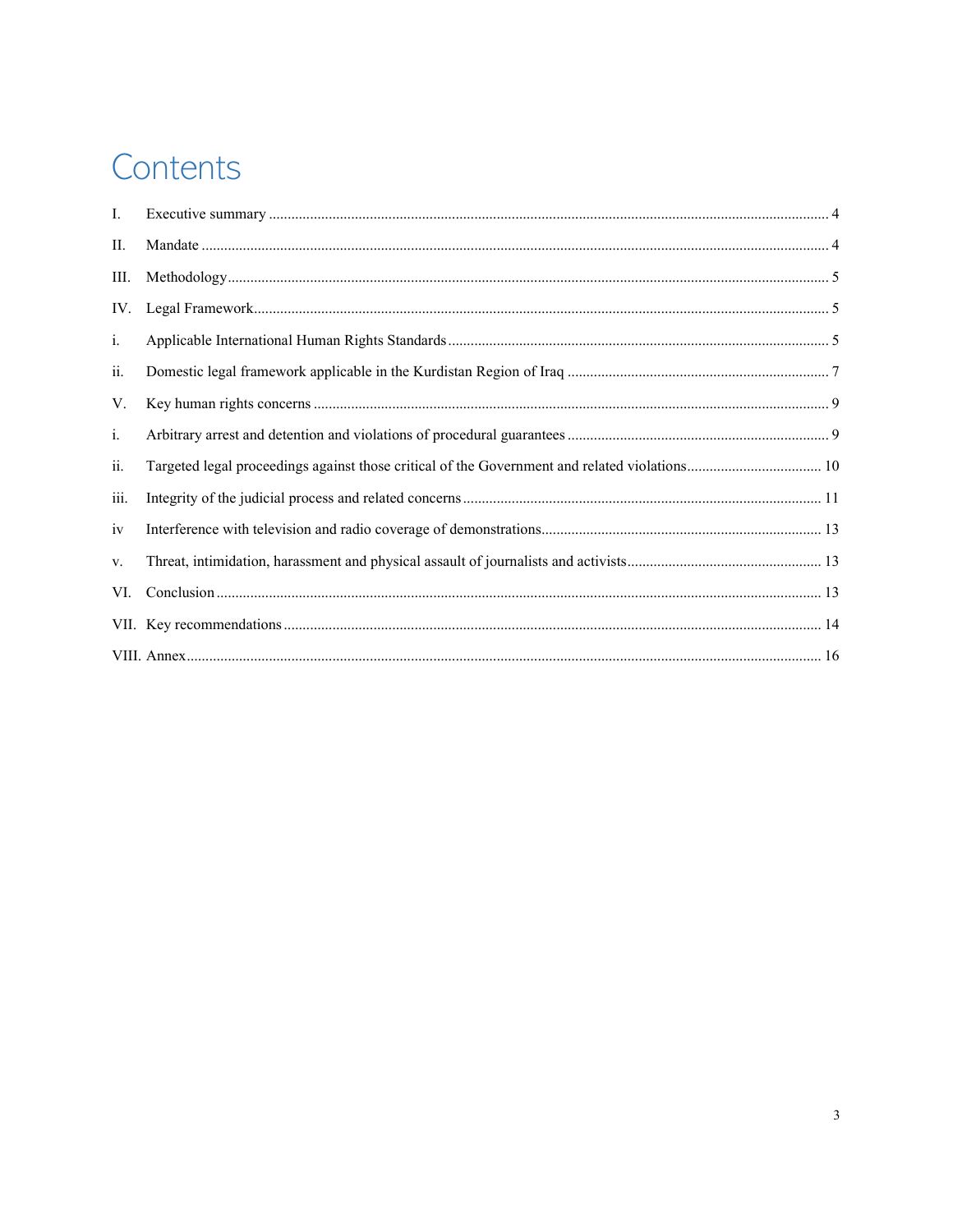# <span id="page-3-0"></span>I. Executive summary

The legal framework applicable in the Kurdistan Region of Iraq provides for the protection of human rights, with explicit provisions guaranteeing the right to freedom of expression, and the Kurdistan Regional Government (KRG) periodically issues public statements avowing their commitment to these legal norms. However, the facts observed on the ground currently point to an increasingly repressive pattern of active curtailment of freedom of expression.

Over the last year, journalists, human rights activists and protesters who questioned or criticized actions by the Kurdistan Regional authorities have faced intimidation, threats, and harassment as well as arbitrary arrest and detention. Critics have also faced criminal charges in relation to the legitimate exercise of their freedom of expression, followed by trials in which basic rights and procedural safeguards were not, or not sufficiently, respected.

Freedom of Expression in the Kurdistan Region of Iraq, prepared by the Human Rights Office (HRO) of the United Nations Assistance Mission for Iraq (UNAMI) and the Office of the United Nations High Commissioner for Human Rights (OHCHR), focuses on the actions taken by public authorities in response to dissent and criticism of their handling of the health and socio-economic challenges in the Kurdistan Region. The report covers the period between 1 March 2020 and 30 April 2021.

During interviews conducted by UNAMI HRO in Erbil, Duhok and Sulaymaniyah from March 2020 through April 2021, media workers, human rights defenders and activists in the Kurdistan Region consistently recounted a marked reduction in the enjoyment of the right to freedom of expression in the past year. While recognizing that the Kurdistan Regional authorities are facing uniquely challenging domestic, regional, and international circumstances, the key findings of this report are of serious concern, particularly the behaviour of the security apparatus, the selective application of laws, and the lack of compliance with relevant legal procedures and international human rights standards, including fair trial rights.

Taking note of the continued cooperation with the Kurdistan Regional authorities, the report and its recommendations are part of an ongoing dialogue with the KRG to promote human rights, in particular the rights to freedom of expression and peaceful assembly, and liberty and security of person, and to encourage both accountability for human rights violations and redress for victims, including effective remedies for all victims. UNAMI/OHCHR recognize efforts taken towards implementation of the report's recommendations.

# <span id="page-3-1"></span>II. Mandate

The report and its recommendations were prepared pursuant to United Nations Security Council resolutions, including Security Council Resolution 2522 (2020) that mandates UNAMI to 'promote accountability and the protection of human rights, and judicial and legal reform, with full respect for the sovereignty of Iraq, in order to strengthen the rule of law in Iraq  $[...]'.$ 

Through its HRO, UNAMI undertakes a range of activities, including human rights monitoring and reporting, in support of efforts to strengthen the rule of law and accountability for human rights violations in Iraq.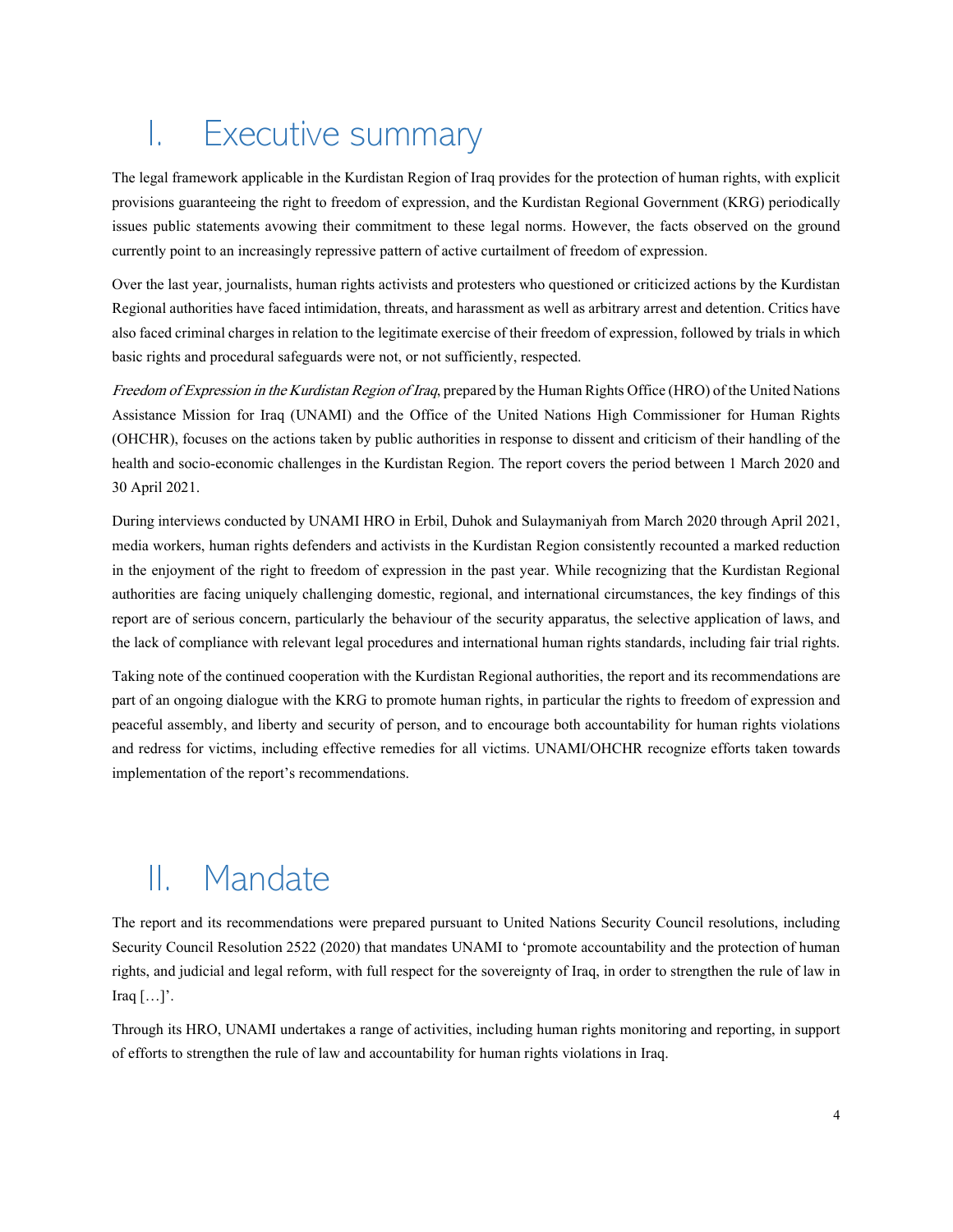# <span id="page-4-0"></span>III. Methodology

This report is based on 361 confidential interviews (313 men and 48 women) conducted by UNAMI HRO between 1 March 2020 and 30 April 2021 with journalists, protesters, activists, arrested and detained individuals, family members of activists, lawyers, civil society organizations, KRG representatives and security officials, and other relevant sources with direct involvement or knowledge of the issues covered. UNAMI/OHCHR also reviewed reliable open-source information, as well as photographs and videos directly provided by credible and reliable sources. In addition, UNAMI/OHCHR routinely engages with authorities on human rights issues.

The findings presented in this report have been documented and corroborated in line with OHCHR human rights methodology. UNAMI/OHCHR exercised due diligence to assess the credibility and reliability of all sources and crosschecked the information gathered to verify its validity.

# <span id="page-4-1"></span>IV. Legal Framework

### <span id="page-4-2"></span>i. Applicable International Human Rights Standards

#### Freedom of expression

Article 19 of the International Covenant on Civil and Political Rights (ICCPR) provides that everyone shall have the right to freedom of expression. This includes the freedom to seek, receive and impart information and ideas of all kinds.

The Human Rights Committee of the ICCPR has stipulated that a free, uncensored, and unhindered press or other media, and the free communication of information and ideas about public and political issues between citizens, candidates and elected representatives, is essential to ensure freedom of opinion and expression. This implies a free press and other media able to comment on public issues without censorship or restraint and to inform public opinion. The public also has a corresponding right to receive media output.<sup>[1](#page-4-3)</sup>

The United Nations Human Rights Council has condemned measures which prevent or disrupt an individual's ability to seek, receive or impart information online as being in violation of international human rights law.<sup>[2](#page-4-4)</sup> It has called upon all States to refrain from and to cease such measures, and to ensure that all domestic laws, policies and practices are consistent with their international human rights obligations with regard to freedom of opinion and expression online. [3](#page-4-5) The Human Rights Council has also called on States to pay particular attention to the safety of journalists and media workers observing, monitoring and recording peaceful protests,<sup>[4](#page-4-6)</sup> taking into account their specific role, exposure and vulnerability.<sup>[5](#page-4-7)</sup>

<span id="page-4-3"></span><sup>&</sup>lt;sup>1</sup> Human Rights Council resolution 44/12 (A/HRC/RES/44/12). See also Human Rights Committee, General comment No. 34 (2011) on freedoms of opinion and expression (CCPR/C/GC/34), para. 20.

<span id="page-4-4"></span><sup>2</sup> Human Rights Council resolution 38/7 (A/HRC/RES/38/7), para 13.

<span id="page-4-5"></span><sup>&</sup>lt;sup>3</sup> Human Rights Committee, General comment No. 37 (2020) on the right of peaceful assembly (CCPR/C/GC/37), paras. 10, 13, and 34.

<span id="page-4-6"></span><sup>4</sup> <https://www.ohchr.org/Documents/Publications/MonitoringChapter22.pdf> an[d https://undocs.org/en/A/HRC/44/52.](https://undocs.org/en/A/HRC/44/52)

<span id="page-4-7"></span><sup>5</sup> Human Rights Council resolution 25/28 (A/HRC/RES/25/38), para. 8.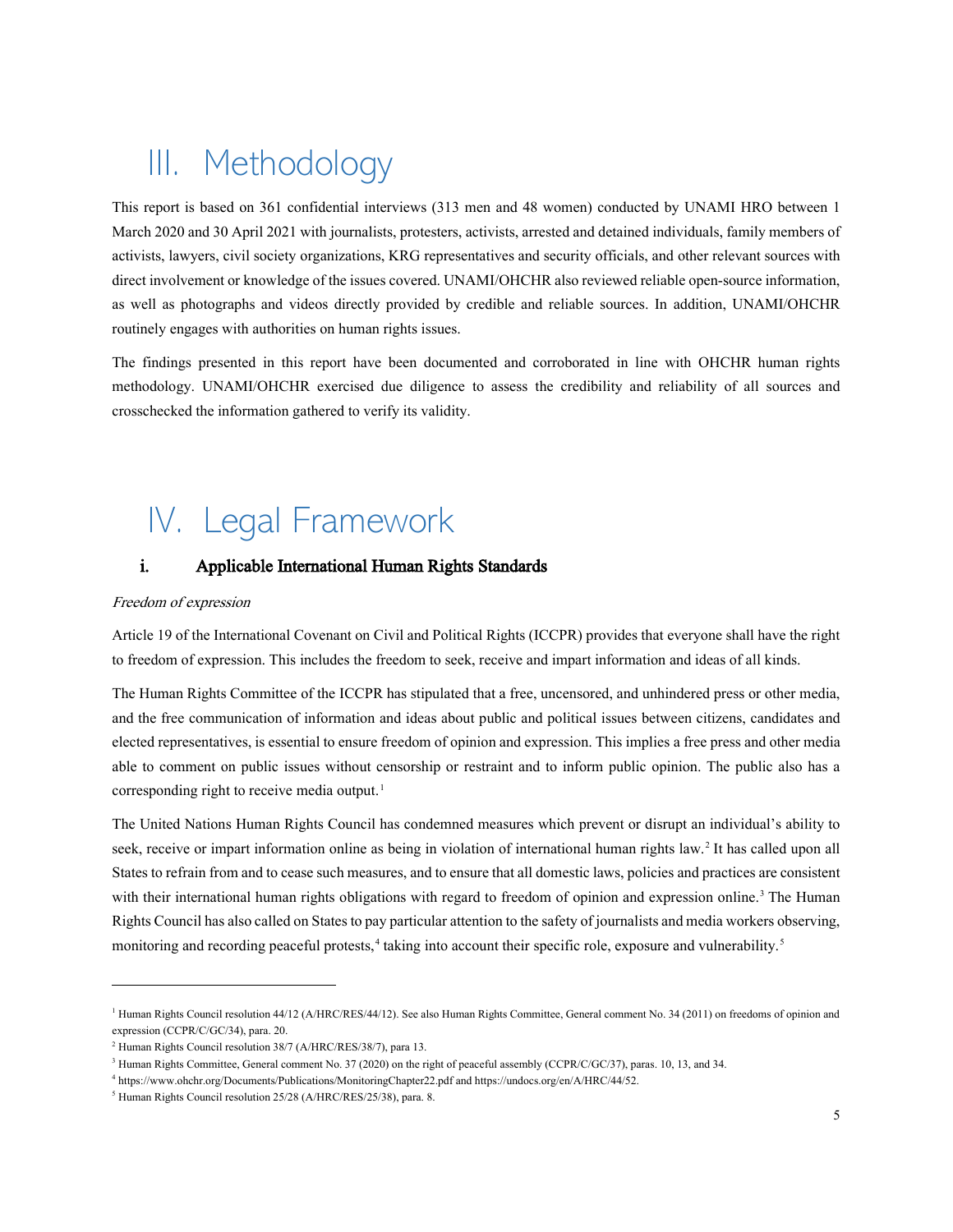General Comment 37 of the Human Rights Committee affirms the important role of journalists, human rights defenders and others in monitoring or reporting on assemblies and their entitlement to protection under the Covenant. They may not be prohibited from, or unduly limited in, exercising these functions, including with respect to monitoring the actions of law enforcement officials. They must not face reprisals or other harassment, and their equipment must not be confiscated or damaged. Even if an assembly is declared unlawful or is dispersed, that does not terminate the right to monitor.<sup>[6](#page-5-0)</sup>

#### Arbitrary arrest and detention

Article 9 of the ICCPR<sup>[7](#page-5-1)</sup> provides that everyone has a right to liberty and security of person and that no one shall be subjected to arbitrary arrest and detention. It further provides that no one shall be deprived of liberty except on such grounds and in accordance with such procedure as are established by law. Anyone who is deprived of his or her liberty by arrest or detention shall be entitled to take proceedings before a court, in order that that court may decide without delay on the lawfulness of his/her detention and order the detainee's release if the detention is not lawful.<sup>[8](#page-5-2)</sup>

Arrest and detention may be authorized under procedures established by domestic law yet still be arbitrary as a matter of international law. The notion of "arbitrariness" does not simply equate with 'against the law' but must be interpreted more broadly to include elements of inappropriateness, injustice, lack of predictability, and due process of law, as well as elements of reasonableness, necessity, and proportionality.

Arrest or detention as punishment for the legitimate exercise of other rights guaranteed under the ICCPR, including the right to freedom of expression and to freedom of assembly, is arbitrary.<sup>9</sup>

#### The right to a fair trial

Article 14 of the ICCPR provides thatall persons are equal before the courts and that, in the determination of any criminal charge against him, everyone shall be entitled to a fair and public hearing by a competent, independent and impartial tribunal. [10](#page-5-4) Article 14 further sets out the minimum guarantees to be afforded to anyone charged with a criminal offence, which include: the right to have adequate time and facilities for the preparation of a defence; the right to examine or have examined the witnesses against him; and the right not to be compelled to testify against himself of confess guilt.

#### Freedom of movement

Article 12 of the ICCPR provides that everyone lawfully within the territory of a state shall have the right to liberty of movement. Article 12 (3) provides for exceptional circumstances in which the right to liberty of movement may be restricted, where necessary to protect national security, public order, public health or morals and the rights and freedoms of others.

To be permissible under international human rights law, such restrictions must be provided by law, be necessary in a democratic society for the protection of these purposes and be consistent with all other rights recognized in the Covenant, including the right to freedom of expression under Article 19.

In this context, the Human Rights Committee has stated that it is normally incompatible with Article 19 to restrict the

<span id="page-5-4"></span><sup>10</sup> ICCPR, Article 14 (1).

<span id="page-5-0"></span><sup>6</sup> Human Rights Committee, General comment No. 34 (2011) on freedoms of opinion and expression (CCPR/C/GC/34), para. 30.

<span id="page-5-1"></span><sup>7</sup> Ratified by Iraq on 25 January 1971.

<span id="page-5-2"></span><sup>8</sup> ICCPR, Article 9 (4).

<span id="page-5-3"></span><sup>9</sup> Human Rights Committee, General comment No. 35 (2014) on liberty and security of person (CCPR/C/GC/35), para. 17.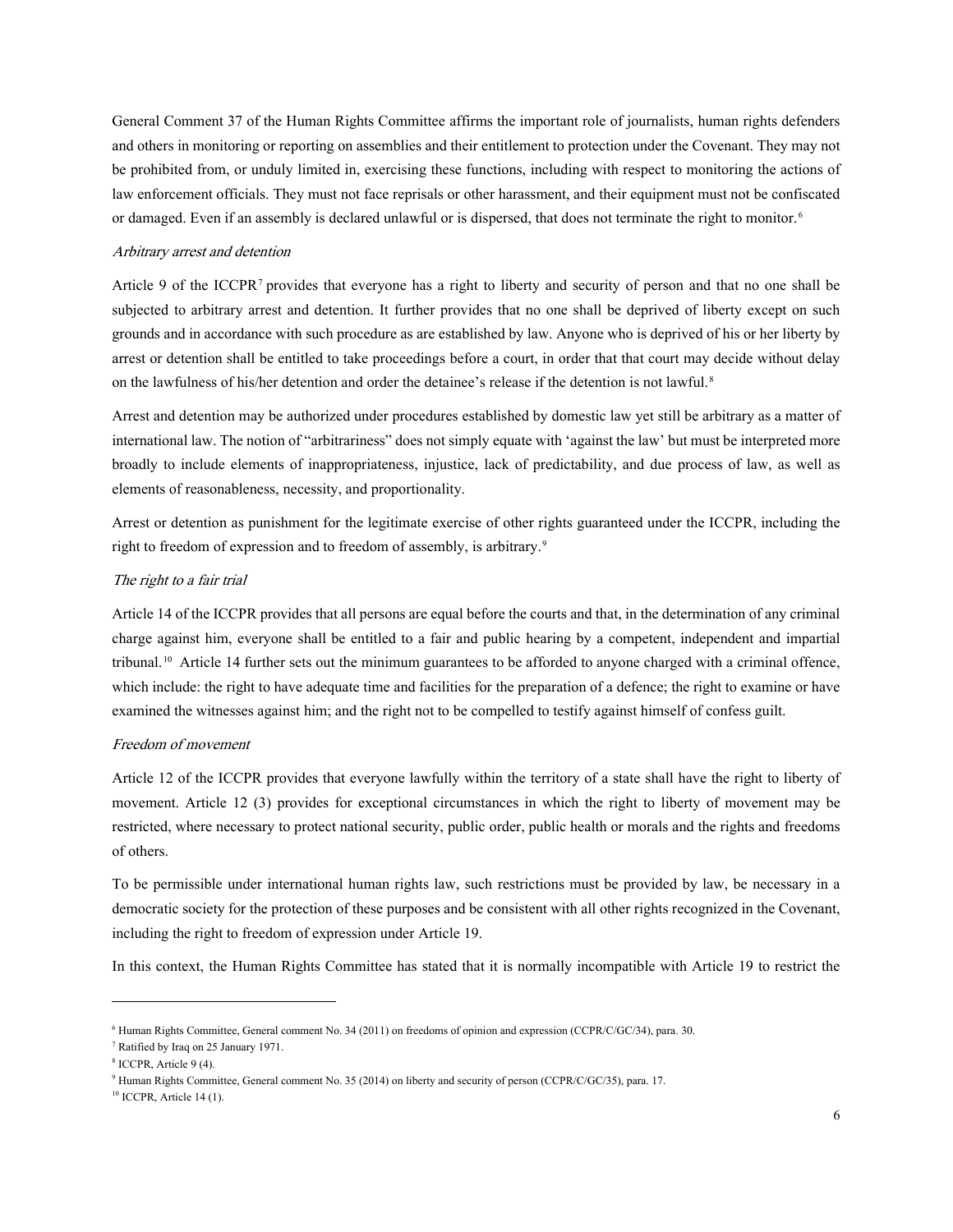freedom of movement of journalists and human rights defenders, including to locations within the State where there are allegations of human rights violations and abuses. $11$ 

#### The right of peaceful assembly

Article 21 of the ICCPR provides that: 'The right of peaceful assembly shall be recognized'. The right protects the nonviolent gathering of a number of people in a publicly accessible place with a common expressive purpose. The recognition of the right of peaceful assembly imposes a corresponding obligation on States to treat the exercise of the right and its repercussions with a certain level of accommodation. This requires refraining from unwarranted interference and, where needed, facilitating and enabling such assemblies.<sup>[12](#page-6-2)</sup>

Peaceful assembly does not constitute an absolute right and may in certain cases be limited. Restrictions may however only be imposed when prescribed by the law and 'necessary in a democratic society in the interest of national security or public safety, public order (ordre public), the protection of public health or morals or the protection of the rights and freedoms of others'.[13](#page-6-3)

Those participating in demonstrations are protected by the right to peaceful assembly, $14$  which requires States to allow such assemblies to take place with no unwarranted interference and, whenever it is needed, to facilitate the exercise of the right and to protect the participants.<sup>[15](#page-6-5)</sup>

## <span id="page-6-0"></span>ii. Domestic legal framework applicable in the Kurdistan Region of Iraq

#### The Iraqi Constitution

The Iraqi Constitution protects the rights to freedom of expression, assembly and peaceful demonstration, the rights to freedom of association and communication, including electronic communication, and the right to a fair trial.<sup>[16](#page-6-6)</sup>

### Press Law in the Kurdistan Region (Law No 35 of 2007)

In addition to the constitutional guarantees of freedom of expression, the 'Press Law in the Kurdistan Region' (Law No 35 of 2007) prohibits press censorship, guarantees freedom of expression and of publication to every citizen<sup>[17](#page-6-7)</sup> and explicitly provides that "opinions given, or information disseminated by a journalist may not be used as a justification to cause injury to his person or violate his rights". [18](#page-6-8)

Notwithstanding these guarantees, the Press Law does impose some restrictions on the freedom of expression of professional journalists, including making it a criminal offence (punishable by fines of up to 5 million Iraqi Dinar), for print media to publish materials which "sow malice and foster hatred, discord and disagreement amongst the components

<span id="page-6-1"></span><sup>&</sup>lt;sup>11</sup> Ibid., para. 45.

<span id="page-6-2"></span><sup>&</sup>lt;sup>12</sup> Human Rights Committee, General Comment No. 37 on Article 21: right of peaceful assembly.

<span id="page-6-3"></span><sup>13</sup> ICCPR, Article 22 (2).

<span id="page-6-4"></span><sup>&</sup>lt;sup>14</sup> ICCPR, Article 21.

<span id="page-6-5"></span><sup>&</sup>lt;sup>15</sup> Human Rights Committee, General Comment No.37 para 8.

<span id="page-6-6"></span><sup>16</sup> Constitution of Iraq (2005), Articles 19, 38-40 and 42.

<span id="page-6-7"></span><sup>&</sup>lt;sup>17</sup> Press Law in the Kurdistan Region (Law No. 35 of 2007), article 2(1).

<span id="page-6-8"></span> $18$  Ibid., article 7(2).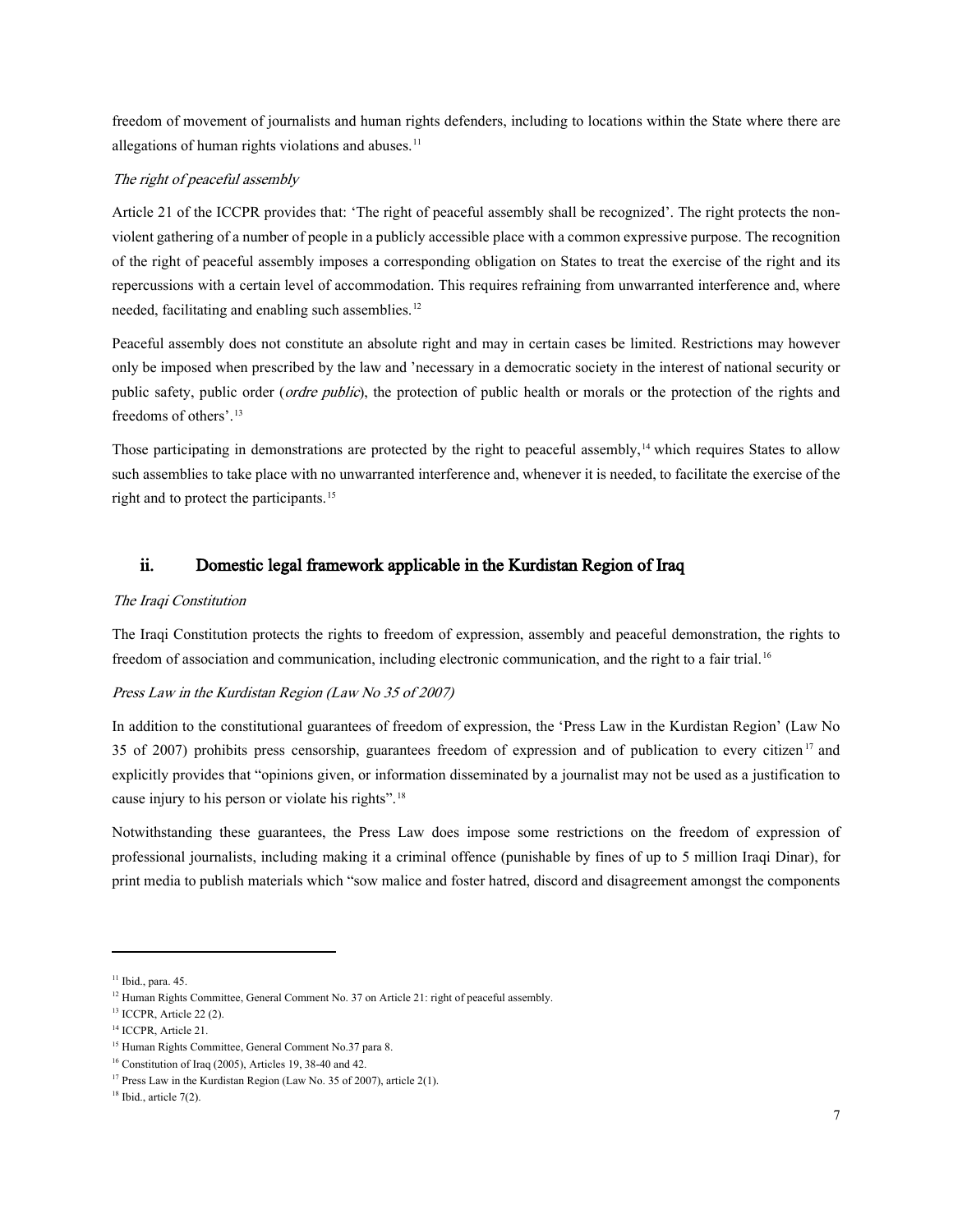of society"[19](#page-7-0) or which constitutes "libel, slander or defamation". [20](#page-7-1)

The Press Law further prohibits journalists from publishing 'false' information and allows concerned persons to request that this information be corrected, providing for the imposition of fines on editors who do not issue such corrections. However, the Press law also provides that no crime exists where a journalist publishes information about the work of a public official or representative if what he has published "does not go beyond the affairs of the profession" and is supported by proof. $21$ 

### The Iraqi Penal Code (Law No 111/1969)

The Penal Code prohibits 'defamation'<sup>[22](#page-7-3)</sup> and provides that anyone found guilty of the offence is punishable "by detention plus a fine, or one of those penalties". [23](#page-7-4) It is an aggravating circumstance under the law if the defamation is published in a newspaper, publication or other press medium.<sup>[24](#page-7-5)</sup> No offence is committed under the Penal Code if the published material is directed at a public official or is "connected with the office or employment of the aggrieved person", if the person accused of defamation "establishes the truth of all imputations made".<sup>[25](#page-7-6)</sup>

#### Law to Prevent the Misuse of Telecommunications Equipment in the Kurdistan Region (Law No.6 of 2008)

Article 2 of the Law to Prevent the Misuse of Telecommunications Equipment imposes up to 5 years imprisonment for 'misusing'a cell phone or any other communication equipment, email, or internet by disseminating threats, slander, insult, or misinformation, disclosing private conversations, or sharing images contrary to public morals, or taking other action that might violate integrity or honour or incite a crime or an immoral act. None of the acts which constitute a crime under Article 2 are defined in further detail.

#### Procedural safeguards from arbitrary arrest

The Iraqi Criminal Procedure Code provides that arrests are permitted only if carried out in accordance with a warrant or in other cases stipulated in the law, which includes commission of an offence in front of witnesses. [26](#page-7-7) This safeguard against arbitrary arrest is reinforced by the aforementioned 'Press Law in the Kurdistan Region' which explicitly provides that a journalist shall not be investigated for reasons related to the practice of his profession except in accordance with a judicial decision. Under the Iraqi Criminal Procedure Code, an arrested person must be taken immediately to the nearest police station or be handed over directly to the judicial authorities.<sup>[27](#page-7-8)</sup> In any event, an arrested person must be brought before an investigative judge for questioning within 24 hours.<sup>[28](#page-7-9)</sup> Before questioning begins, the judge must inform the arrested person of the offence of which s/he is accused and must also inform him/her of the right to be represented by a lawyer.<sup>[29](#page-7-10)</sup>

<span id="page-7-0"></span> $19$  Ibid., article 9(1).

<span id="page-7-1"></span> $20$  Ibid., article 9(5).

<span id="page-7-2"></span> $21$  Ibid. article 8(4).

<span id="page-7-3"></span> $^{22}$  Penal Code (Law No. 111/1969), article 433 (1): "Defamation is the imputation to another in public of a particular matter which, if true, would expose such person to punishment or cause him to be scorned by society".

<span id="page-7-4"></span><sup>23</sup> Ibid., article 433.

<span id="page-7-5"></span> $24$  Ibid.

<span id="page-7-6"></span> $25$  Ibid, article 433(2).

<span id="page-7-7"></span><sup>26</sup> Criminal Procedure Code (No 23 of 1971), articles 92, 102 and 103.

<span id="page-7-8"></span><sup>27</sup> Ibid., article 106.

<span id="page-7-9"></span> $28$  Ibid., article 123(a).

<span id="page-7-10"></span> $29$  Ibid., article 123(b).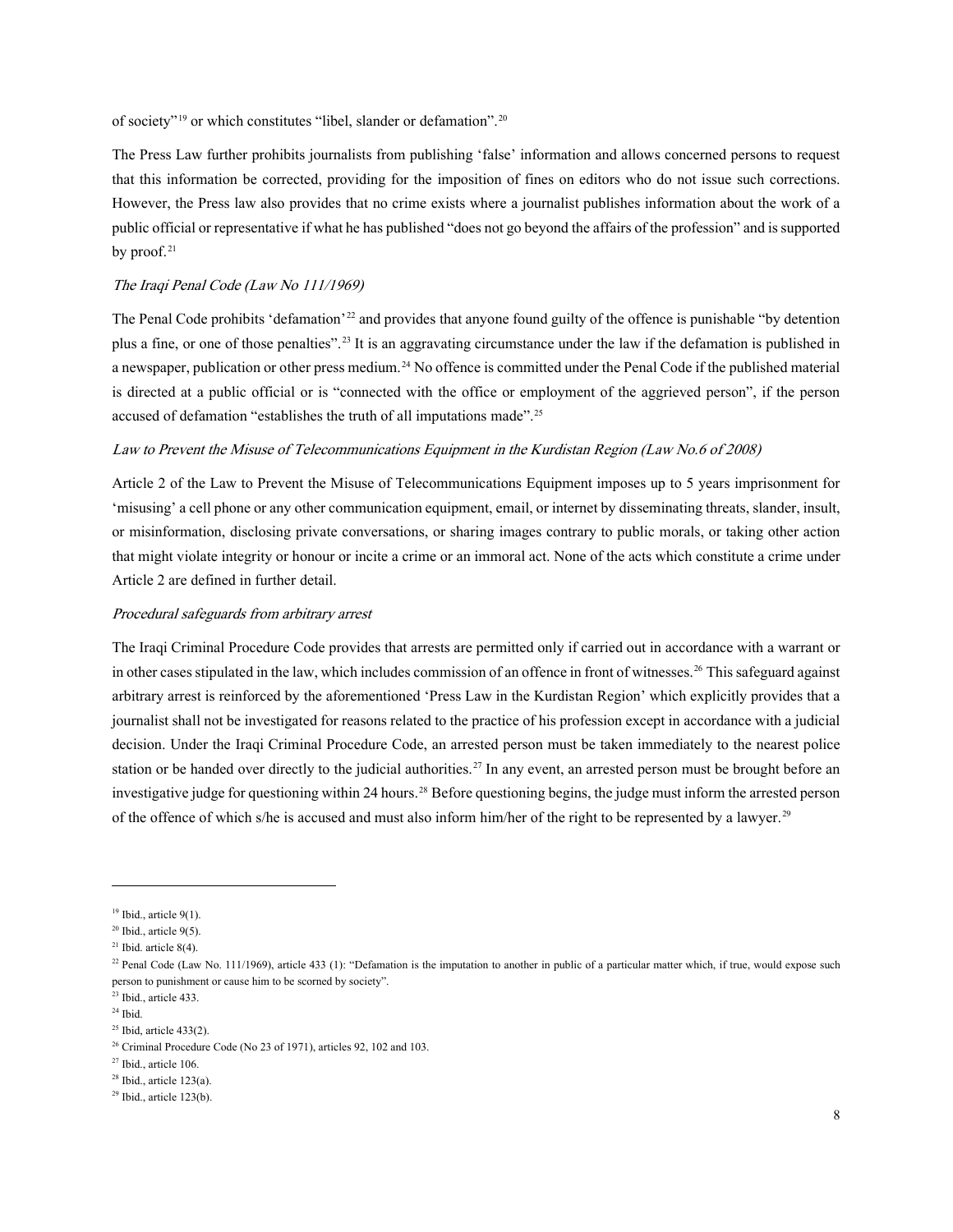# <span id="page-8-0"></span>V. Key human rights concerns

Between March 2020 and April 2021, UNAMI/OHCHR received consistent and credible allegations of unlawful restrictions of the rights of those raising critical voices against Kurdistan Regional authorities or its policies. Journalists, activists,and others were subject to arbitrary arrests and violations of procedural guarantees, the use of threats and/or other forms of pressure and intimidation.

UNAMI/OHCHR also recorded repeated instances of actions by the authorities which appeared intended to prevent the coverage of protests against the KRG's failure to pay public servants salaries, corruption by Government officials, the levels of unemployment in the Kurdistan Region and the KRG's response to the COVID-19 pandemic, by hampering the free movement of journalists travelling to cover demonstrations and suppressing the dissemination of information, while invoking the 'justification' of national security. Most of these incidents were documented between March and August 2020. Additional human rights violations, such as the seemingly arbitrary arrest of protesters and unnecessary and/or disproportionate use of force by security forces, were also documented.

# <span id="page-8-1"></span>i. Arbitrary arrest and detention and violations of procedural guarantees

UNAMI/OHCHR documented a pattern of arrests of journalists, human rights defenders and other civil society activists after publishing posts on social media sites, writing news articles, including in advance of planned demonstrations, attending or reporting about demonstrations, and otherwise legitimately exercising their right to freedom of expression in a manner perceived by the Government to be against Kurdish 'interests'.

UNAMI/OHCHR documented 33 cases, all male, where journalists, activists or human rights defenders were arrested without being provided information on the reasons for the arrest, were denied access to their lawyers, did not receive information on the charges, and whose families were not informed of their whereabouts in a timely manner. Many of those arrested were held in detention for lengthy periods of time - in some cases for several months - and others were held for periods of up to ten days without being brought before a judge, in violation of the Criminal Procedure Code, [30](#page-8-2) only to be released without charge.

One typical example is the case of a reporter who was arrested without a warrant on 19 August while covering a truck drivers' protest at a border crossing point in Duhok. The reporter was held for 10 days by the Kurdistan Regional security forces in their detention facility without being brought before an investigating judge and was not able to communicate with his lawyer or his family during the entire period of his detention. He was eventually released without charge on 30 August.

In another representativecase, in August 2020 a radio journalist working for a local radio station was arrested by Kurdistan Regional security forces without being provided information on the reasons of arrest, after she interviewed members of the public on their perceptions of the security forces, including Asayish. [31](#page-8-3) The journalist was taken to a separate location where she was warned by the security forces who had arrested her (without reference to any specific legal provision) that

<span id="page-8-2"></span><sup>&</sup>lt;sup>30</sup> See supra: Applicable human rights standards in the Kurdistan Region of Iraq - Article 123, Iraqi Criminal Procedure Code.

<span id="page-8-3"></span><sup>&</sup>lt;sup>31</sup>The Asayish is a security force and is one of the organs of the Security Council of Kurdistan Region. It operates under the authority of the President of the Kurdistan Region, which has jurisdiction over economic crimes and political crimes, including espionage and acts of sabotage and terrorism.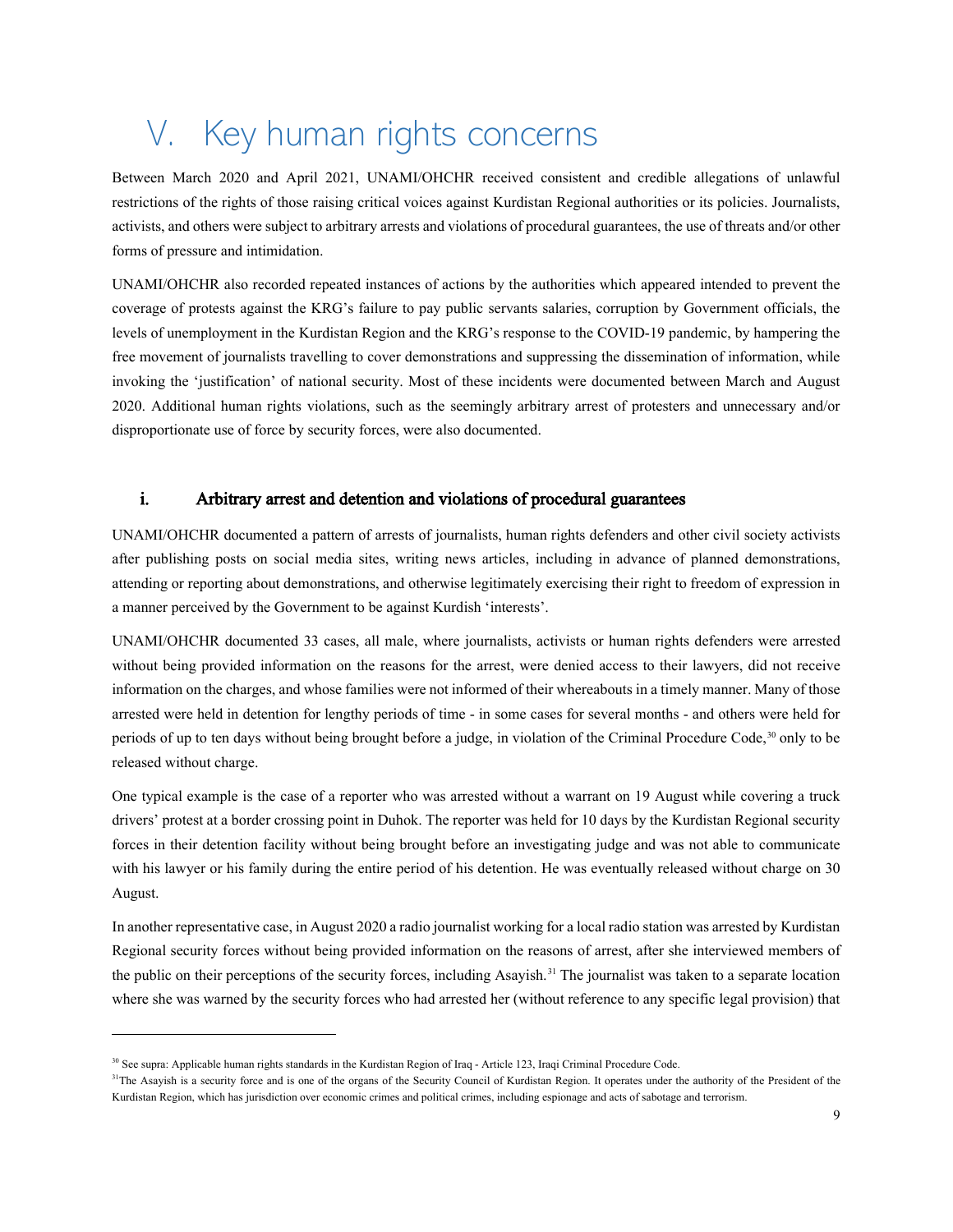she needed authorization to carry out such interviews. She was released on the same day without charge.

Although the majority of those arrested were eventually released, the process of arrest and interrogation by agents of the state contributes to a climate of intimidation. Moreover, the failure of the authorities to uphold basic procedural safeguards of those detained – including denial of access to legal representation and the lack of judicial oversight – increases the risk of ill-treatment and may in some cases amount to incommunicado detention.

### <span id="page-9-0"></span>ii. Targeted legal proceedings against those critical of the Government and related violations

Since March 2020, UNAMI/OHCHR has documented several cases of targeted criminal proceedings initiated against journalists from various media outlets, as well as activists posting on social media, who have either reported on anti-Government protests or been critical of the Kurdistan Regional authorities.

These criminal proceedings were primarily brought under either Article 433 of the Penal Code Law, which prohibits 'defamation', or under Article 2 of the Law to Prevent the Misuse of Telecommunications Equipment, which inter alia, prohibits the spread of 'misinformation'. Both these offences are defined in broad and imprecise terms. Anyone convicted under these provisions could face a custodial sentence and/or a fine.

The use of these legal provisions therefore allows individual journalists and activists to be targeted and pressured by the threat of being subjected to potentially severe punishment under the criminal law. This contrasts with the Press Law (covering similar actions committed by professional journalists) which does not impose individual criminal liability instead making the editors-in-chief of officially registered print journals liable for substantial fines (but not imprisonment).

The legal provisions criminalising both defamation and the spread of misinformation have been used to bring charges against individuals for acts ranging from posting critical comments about Asayish in a social media chat group, to publishing an online article accusing a high-ranking member of Government of failing to support the interests of the Kurdistan Region, to allegedly inciting the population to break the COVID-19 curfew.

In at least five documented cases, journalists and human rights defenders have been charged, released on bail, then immediately re-arrested on different charges, leading to concerns that the legal system is being 'instrumentalized' in order to disrupt the activities of these individuals and subject them to pressure which may lead to self-censorship, in addition to concerns of arbitrary detention.

On 24 March 2020, a journalist was arrested by the Kurdistan Regional security forces after he wrote Facebook posts criticizing the KRG's response to COVID-19 pandemic and accusing the regional government of using the curfew and its subsequent extensions as justifications for not distributing salaries of public employees. After being held for almost two weeks, in a Kurdistan Regional security force detention facility, the journalist was released on bail and then re-arrested two days later, on charges of defamation under Article 433 of the Penal Code following a separate complaint filed by a senior official.

In another example, on 15 May 2020, a human rights defender who had called for a one-hour protest in Duhok, to express discontent over the delay in payment of public sector salaries, was arrested by the Kurdistan Regional security forces in his own home. He was held for over two weeks before being released without charge on 31 May. On 18 August, he was re-arrested, and on 9 September charged under the Law to Prevent the Misuse of Telecommunication Equipment. On 4 October, the Duhok Court of Cassation issued a decision for his release and ordered all charges to be dropped against him.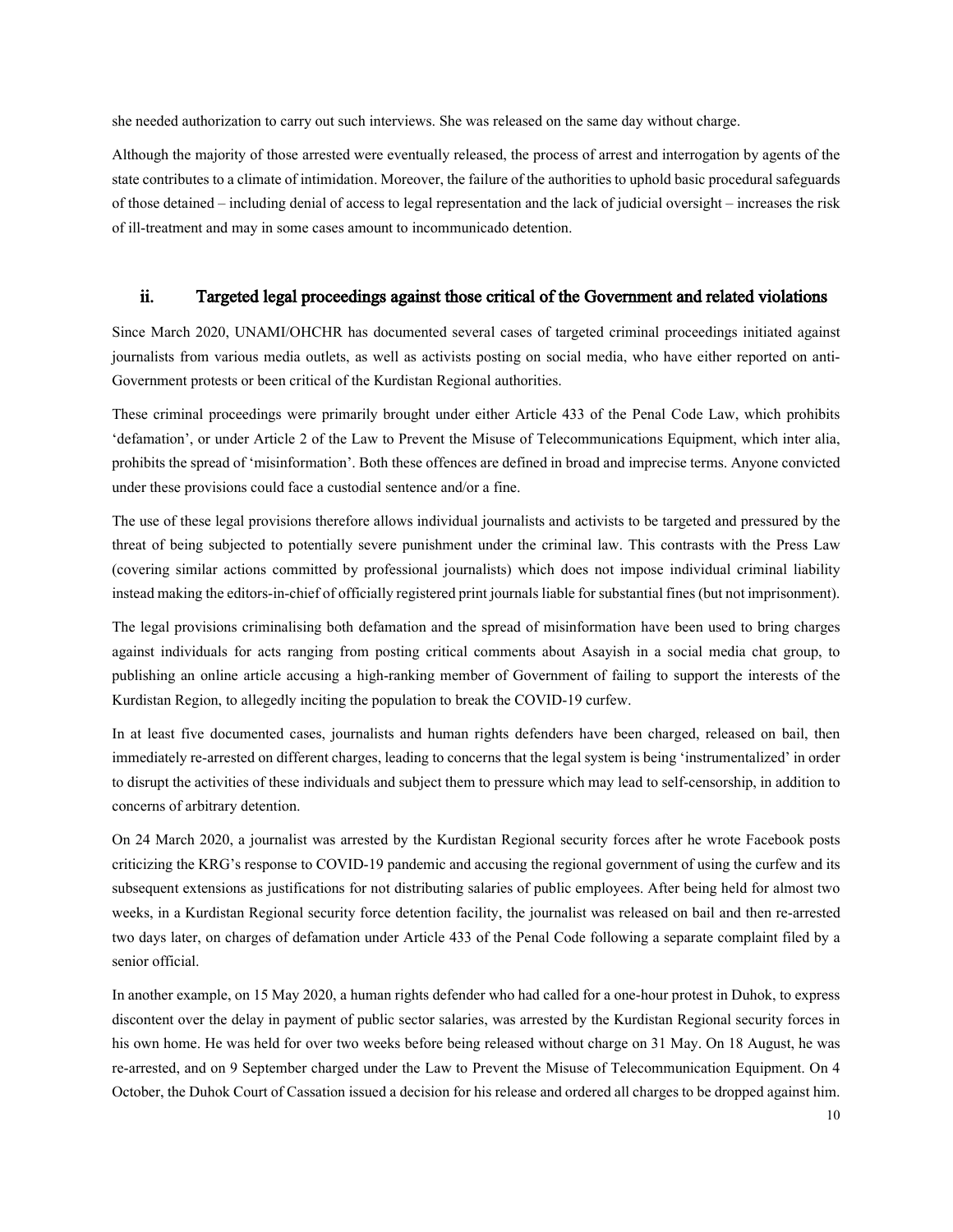However, he was immediately re-arrested, and remained in detention at the time of writing.

Increased use of the legal and security apparatus to target media organizations critical of the Kurdistan Regionalauthorities was also observed. Within this context, the raids on and closures of the Sulaymaniyah office of broadcast media outlet on 7 December, and of other offices belonging to the same media outlet in Duhok and Erbil on 19 and 20 August 2020 respectively, raise serious concern. The actions against the various offices of this media outlet were all carried out by Asayish, believed to be acting on the instructions of the Kurdistan Regional authorities. The closures of the media outlet's offices in Erbil and Duhok, both made without court order, were based on allegations that the outlet was inciting people to violate the Ministry of Health's guidelines regarding prevention measures related to the COVID-19 pandemic.

The closure on 7 December followed an early morning raid during a period when the media outlet was covering demonstrations occurring in parts of Sulaymaniyah. These demonstrations involved civil service employees as well as members of the general public, who were protesting the late payment of, and cuts to, salaries for public employees, and calling for an end to corruption, the provision of basic services and the creation of jobs. During the demonstrations, protesters targeted the party offices of the main Kurdistan political parties in various locations in Sulaymaniyah. The ensuing violence resulted in the deaths of at least eight civilians (including two children) and injury to at least eighty-five (all men including three boys), together with one member of the Peshmerga forces killed and at least twenty-five members of the security forces injured.

On 7 December, the Ministry of Culture issued a statement informing that an administrative order signed by the Director General of Printing and Publishing provided the legal basis for this closure, on the grounds that the media outlet had failed to comply with instructions organizing the audio-visual media sector. Its failure to comply with these instructions was described as irresponsible behaviour and resulted in the decision to suspend its broadcasting license for one week, with this sanction subsequently extended for another week. On 19 December, the media outlet resumed normal operations at its Sulaymaniyah premises, while its Erbil and Duhok offices reopened on 23 December. Broadcasting equipment damaged or removed from the premises by security forces during the raid on 7 December has not been replaced or returned.

On 13 December, the Director General of Media Printing and Publishing wrote to three other media outlets threatening legal proceedings if they broadcast violent images of the demonstrations and warning them against inciting their audiences to commit violent acts.

On 25 December, the chief executive officer of the media outlet raided on 7 December was arrested by Kurdistan Regional security forces, upon his arrival into the Kurdistan Region at Erbil International Airport. Authorities reportedly verbally informed him of a case against his company but did not provide details. He was detained for three hours and then released without formal charge.

### <span id="page-10-0"></span>iii. Integrity of the judicial process and related concerns

Although the Kurdistan Regional authorities appear to have primarily relied on the laws prohibiting defamation and the spreading of misinformation to curtail freedom of expression, on 16 February, five men known to be critical of the Kurdistan Regional authorities were prosecuted, convicted and sentenced to six years imprisonment in the Erbil Criminal Court under provisions of the Iraqi Penal Code which prohibit "acts prejudicial to the security stability and sovereignty of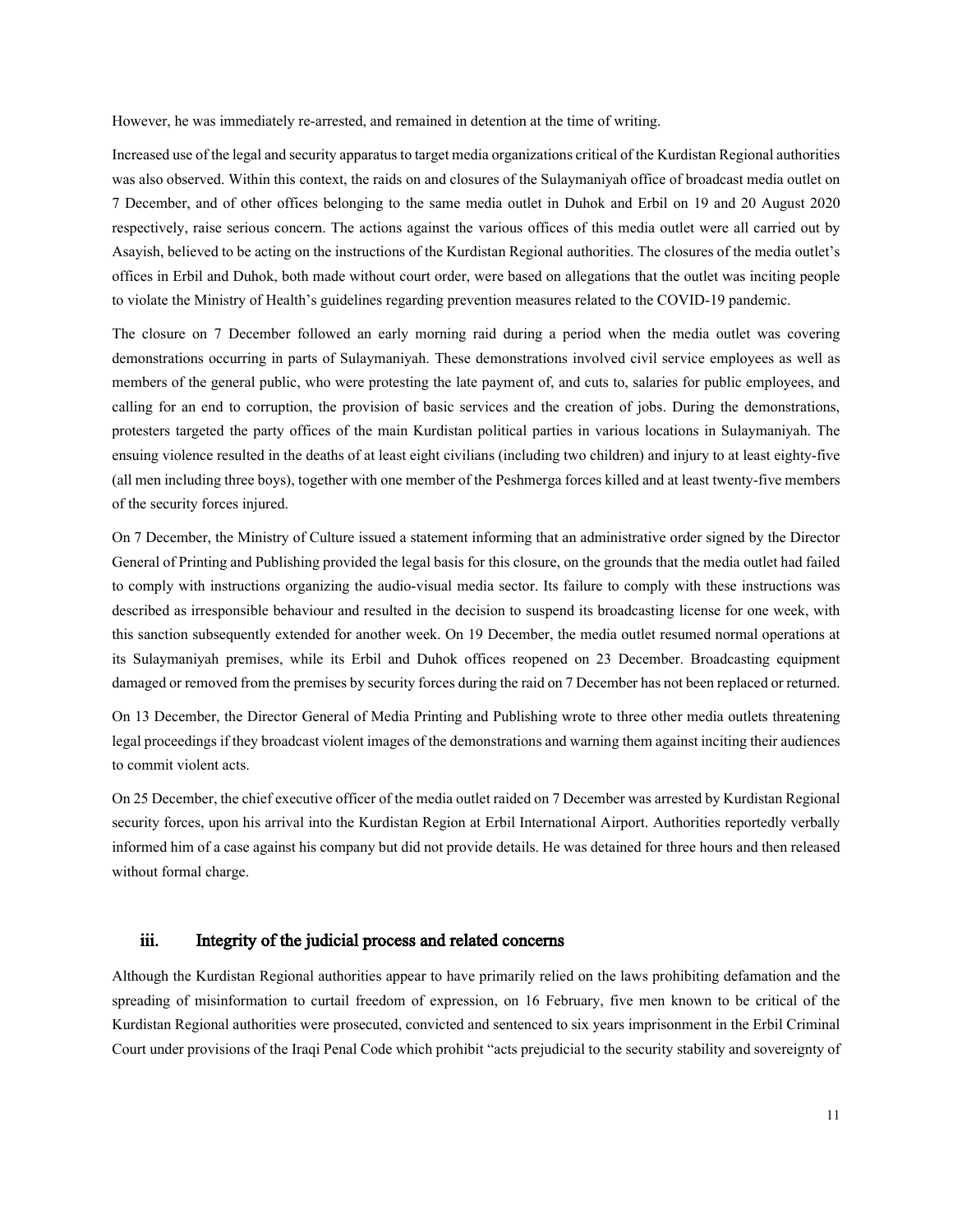the Kurdistan Region of Iraq". [32](#page-11-0) The five defendants were specifically alleged to have gathered information and passed it to foreign actors outside Iraq in exchange for money; supplied the Kurdish Workers Party (PKK) with sensitive information; placed the lives of senior Kurdistan Regional authorities and foreign officials at risk by gathering information about them; and collected arms with the intention of supplying them to an unidentified armed group. UNAMI/OHCHR observed the two-day trial and has serious concerns that basic fair trial standards were not respected during the hearing. The defence counsel of the defendants informed the court that they were denied access to case files and were not given adequate time to prepare for the trial.

All five defendants alleged in court that Asayish extracted their confessions under torture, but the trial judge dismissed these allegations without further examination. The defence also was given no opportunity to access and review key evidence against the defendants provided by secret informers or to challenge that evidence through cross examination or by presenting rebuttal evidence.

Immediately following the conclusion of the trial, the Appeals Court in Erbil issued an arrest warrant against the brother of one of the five defendants after he publicly criticized the outcome of the trial during a press conference.

Subsequently, on 4 March, a TV Channel broadcast a video purportedly showing the five defendants confessing to the offences with which they were charged and convicted. The video included commentary by an unidentified Asayish official stating that the defendants were linked to the PKK and had received training in the use of weapons. This video was not disclosed to the defence during the trial and could therefore not be challenged by the defendants.

In separate but related proceedings, on 28 February, the Asayish Directorate in Erbil filed charges of defamation against one of the five convicted men based on the statement, made during trial as part of his defence, that he was tortured by Asayish.

On 28 April 2021, the Appeals Court upheld both the convictions and sentences for all five men. The court found that the evidence led during the trial, including from secret witnesses, was enough to prove the charges against the defendants. The court also found that the defendants' confessions were made voluntarily and without coercion. Allegations made by the defendants that they had been tortured were dismissed.

Whilst UNAMI/OHCHR does not purport to make any findings on the guilt or innocence of these five defendants, the unaddressed allegations of torture, the defendants reportedly being compelled to confess guilt, the lack of defence access to the case file and of disclosure of evidence to the defence, denial of the defence counsel's right to examine incriminating testimonial evidence and the public broadcast of alleged "confessions", all raise serious concerns about the fairness of the trials. Furthermore, by initiating legal proceedings against those who have questioned the trial proceedings and outcome, including the defamation proceeding brought against one of the defendants in respect of statements made in court as part of his defence, the authorities appear to be using the legal system to prevent those who are denied their fair trial rights from seeking an effective remedy, in order to intimidate and silence their opponents, and to stifle criticism. Such charges or the threat of such charges have a chilling effect on all alleged victims of torture and constitute a setback in the fight against impunity.

UNAMI/OHCHR is gravely concerned by attempts to undermine the presumption of innocence, which is fundamental to the protection of human rights, and to unduly influence the outcome of the judicial process, including the outcome of any

<span id="page-11-0"></span><sup>&</sup>lt;sup>32</sup> Iraqi Penal Code (Law No. 111 of 1969) article 156 as amended by Law No.21 (2003) of the Kurdistan Region of Iraq.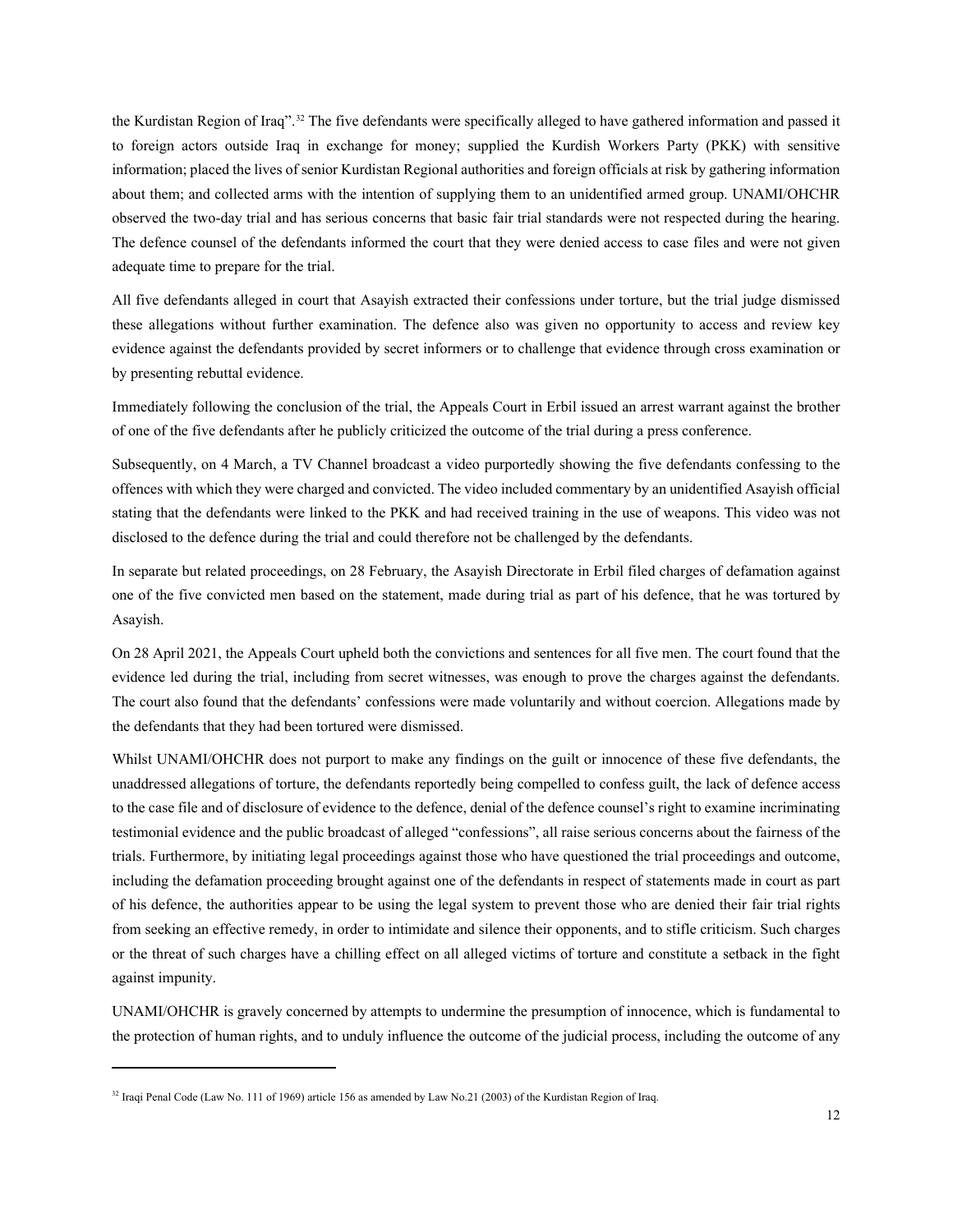subsequent appeal proceedings.

### <span id="page-12-0"></span>iv Interference with television and radio coverage of demonstrations

UNAMI/OHCHR has documented at least three incidents where journalists covering protests were arrested at demonstration sites, despite being identifiable as representatives of the media. On 16 May, eight male journalists from various media outlets were arrested by Kurdistan Regional security forces while covering demonstrations in Duhok against late payment of government salaries. On 28 June, a journalist covering a protest of street hawkers was arrested Kurdistan Regional security forces in Duhok.

UNAMI/OHCHR documented at least eight incidents where security forces prevented television journalists from accessing demonstration sites in order to report on events, thereby violating their rights to both freedom of movement and freedom of expression. In addition, journalists reported that whenever they were arrested by security forces, their work equipment or memory sticks were confiscated. In some cases, even if the memory stick or equipment was returned, journalists reported that the content had been deleted or corrupted.

UNAMI/OHCHR also recorded one incident of a three-hour Government-ordered internet shut-down in advance of a planned demonstration in Erbil on 12 August.

#### <span id="page-12-1"></span>v. Threat, intimidation, harassment and physical assault of journalists and activists

Several journalists and activists interviewed by UNAMI/OHCHR reported having received threats, including death threats, usually from anonymous sources by phone or social media, which they linked to their coverage of demonstrations or criticism of the public authorities. [33](#page-12-3) In at least three cases, security forces at demonstration sites also allegedly beat, harassed and intimidated journalists attempting to cover the protests. For example, on 2 June, two journalists were reportedly beaten, including by electric baton, following their live broadcast from a demonstration site in Sulaymaniyah city. Their injuries were so severe that they required medical treatment.

# <span id="page-12-2"></span>VI. Conclusion

UNAMI/OHCHR has documented numerous examples of the use of a range of means to target, harass, threaten and intimidate those exercising their legitimate right to criticize the actions of public authorities, including through the selective application of laws and the denial of fair trial rights and procedural guarantees.

While international human rights law allows for certain restrictions on the right to freedom of expression, including to protect the reputation of others, public health or national security, such restrictions must be prescribed by law and must be necessary and proportionate, and applied in a non-discriminatory manner to achieve a legitimate end. In none of the

<span id="page-12-3"></span><sup>&</sup>lt;sup>33</sup> UNAMI received several allegations that Asayish appropriated photographs from the mobile devices and laptops of journalists and activists and republished the images on social media alongside sexually provocative text. The intention was allegedly to defame individuals, particularly female journalists and activists.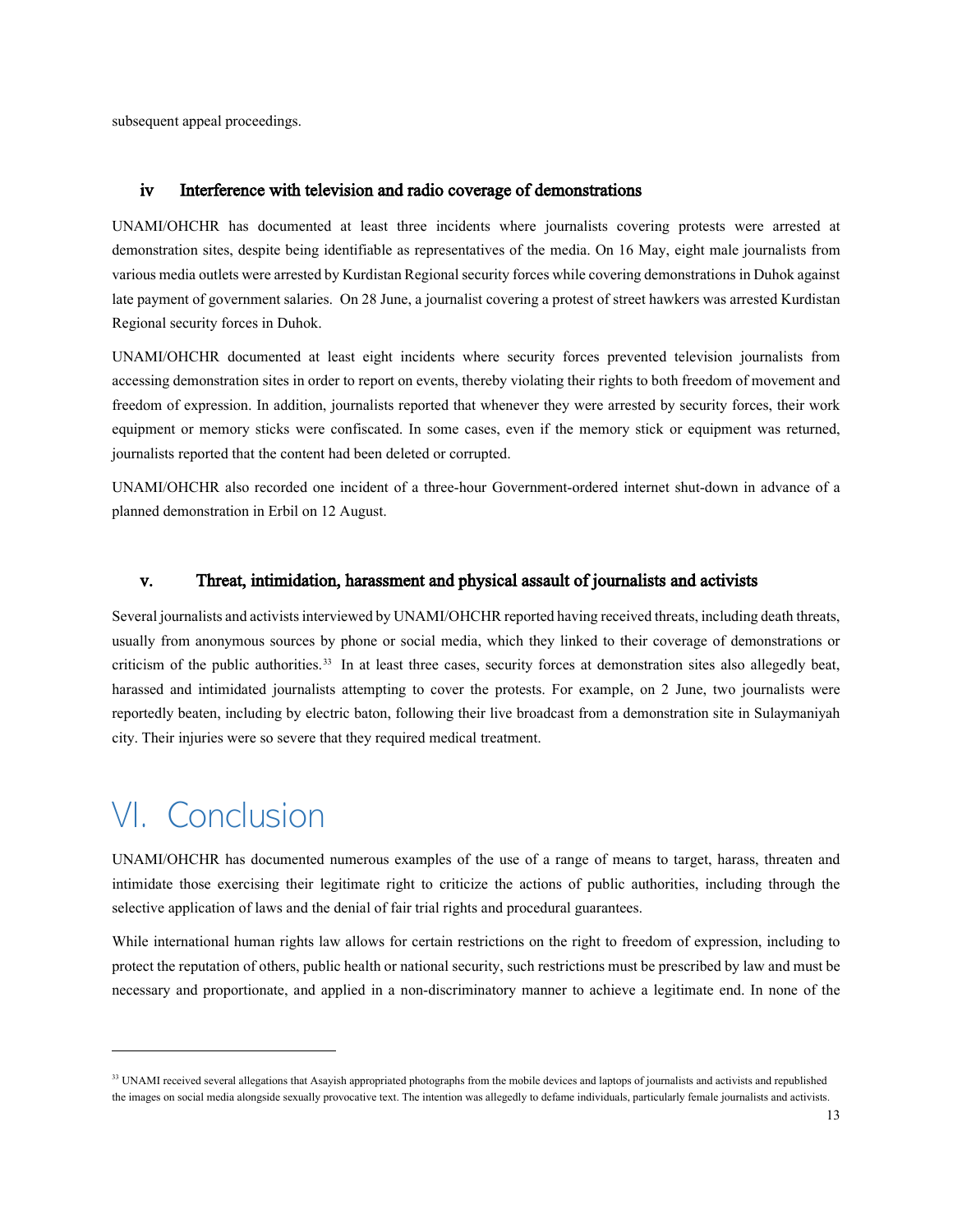documented cases did the restrictions imposed meet those conditions.

The pattern of repression documented in this report has serious implications for the rights to liberty, security of person, expression, peaceful assembly, and participation, and may also threaten the broader democratic right of citizens in the Kurdistan Region of Iraq to hold public authorities to account in the public sphere. A democratic society requires a free press and other media able to report on public issues without censorship or restraint. Citizens also have a corresponding right to receive media output.[34](#page-13-1) Ultimately, the patterns highlighted in the report reflect a trend which risks reversing the positive progress made in recent years towards a democratic Kurdistan Region where freedom of expression and the rule of law are valued.

Silencing public criticism by severely limiting the right to freedom of expression is not the way forward. This is particularly the case for a Government confronted with numerous socio-economic challenges, tackling complex emergencies, and facing 'political rivals' seeking to exploit any wave of protest. Transparency, accountability, and openness to constructive questioning all provide the opportunity for authorities to explain their actions and are key to building public trust and sustaining a healthy democracy.

# <span id="page-13-0"></span>VII. Key recommendations

Peaceful assemblies and public protests are likely to continue in the Kurdistan Region and the authorities have an obligation to enable the peaceful exercise of the corresponding human rights. Acknowledging progress made in 2021, including enhanced cooperation and coordination, UNAMI/OHCHR recommends that the Kurdistan Regional authorities:

- Take immediate steps to end the practice of harassment, intimidation and reprisals against journalists, human rights defenders and activists.
- Ensure that criminal law is not used as a tool to limit freedom of expression, including by refraining from arresting and/or detaining individuals lawfully expressing dissent and/or discontent.
- Take steps to decriminalize defamation and, pending such legislative changes, ensure that the criminal law is only applied in the most serious defamation cases.
- Refrain from arbitrarily detaining of journalists, human rights defenders and activists and release those who remain in arbitrary detention, and end what seems to be the instrumentalization of the justice system to repress freedom of expression
- Ensure that any person charged with a criminal offence is afforded all fair trial rights and procedural guarantees as required under relevant international human rights and national standards.
- Undertake prompt, effective, thorough, impartial, and transparent investigations of all allegations of torture and hold those responsible accountable.
- Affirm that all statements or testimony made in court during criminal proceedings, and in particular statements

<span id="page-13-1"></span><sup>34</sup> Human Rights Committee, General comment No. 34 (2011) on freedoms of opinion and expression (CCPR/C/GC/34), para. 20.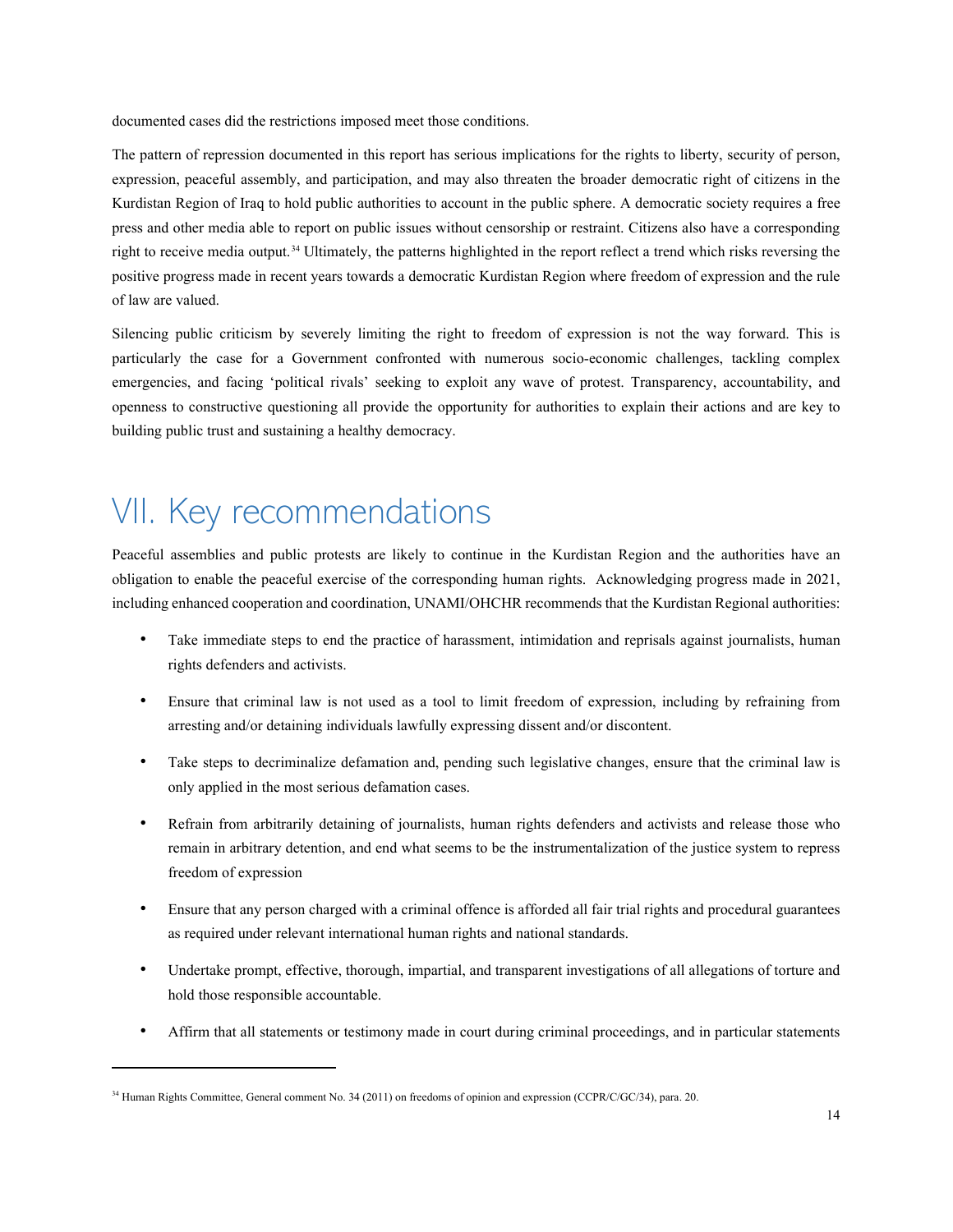made by the defendant, their legal representative or witnesses alleging torture, are subject to absolute legal privilege and cannot form the basis of a defamation claim under criminal or civil law.

- Uphold the right to effective remedy for assaults and threats against journalists through prompt, effective, thorough, independent, impartial, and transparent investigations of complaints, and ensure that those responsible are brought to justice. Victims and their families have the right to justice, truth, and reparations.
- Taking immediate steps to promote the free operation of media organizations, including by publicly promoting their critical role in society, ensure journalists and others seeking to exercise their rights to freedom of expression are properly protected.
- Amend existing laws to provide clear definitions of prohibited speech and ensure that all restrictions on freedom of expression set out in domestic legislation are consistent with relevant international human rights standards.
- Investigate incidents of excessive and/or unnecessary and disproportionate use of force against protesters, and take measures, including ensuring accountability, conducting post-action review and training to prevent such incidents in the future.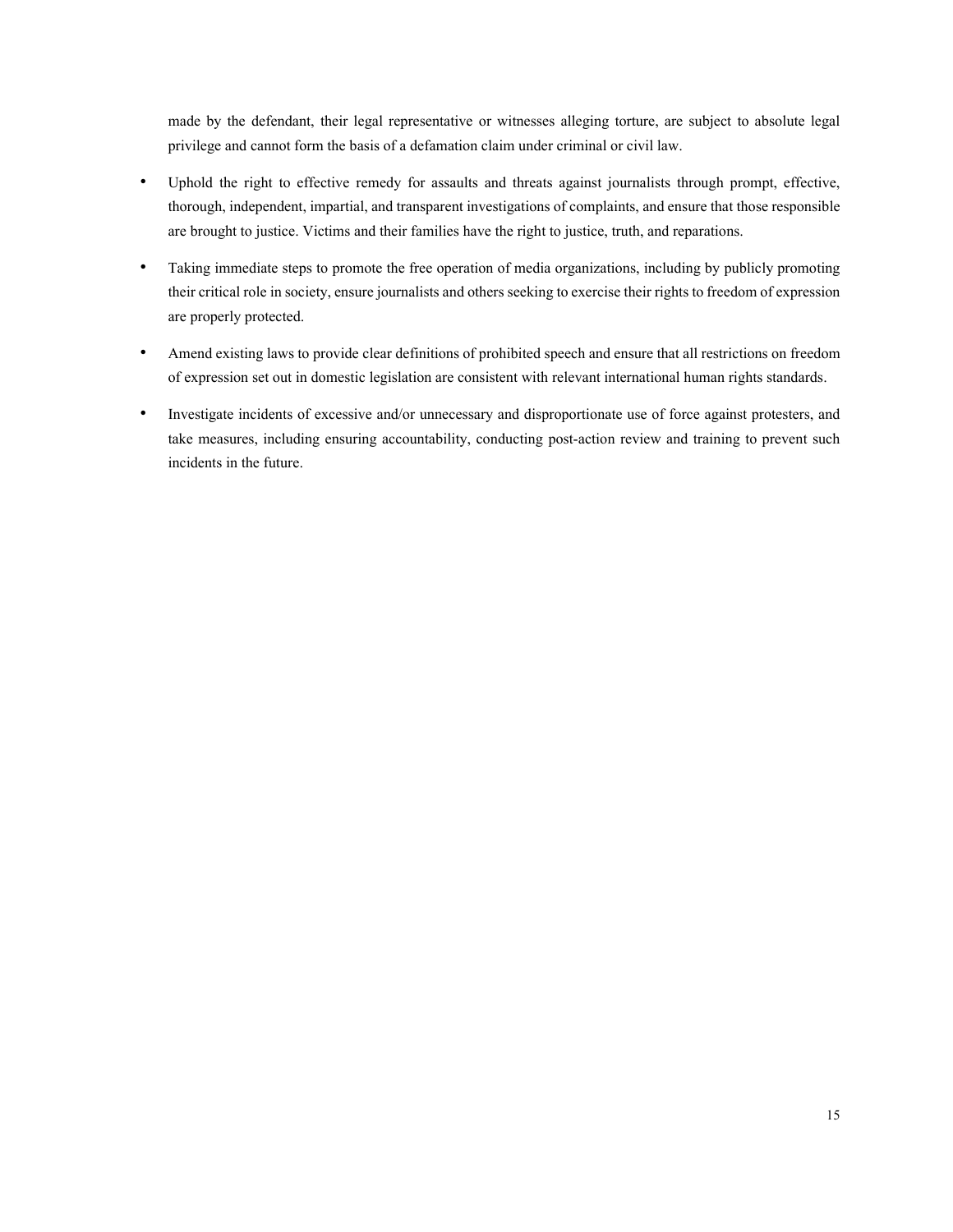# <span id="page-15-0"></span>VIII.Annex

# **Kurdistan Regional Government**

# **Presidency of the Council of Ministers**

Office of the Coordinator for International Advocacy (OCIA)



**Commentary on United Nations Assistance Mission for Iraq (UNAMI) and United Nations Office of the High Commissioner for Human Rights (OHCHR) Report on the Status of Freedom of Expression and Speech in the Kurdistan Region**

May 2021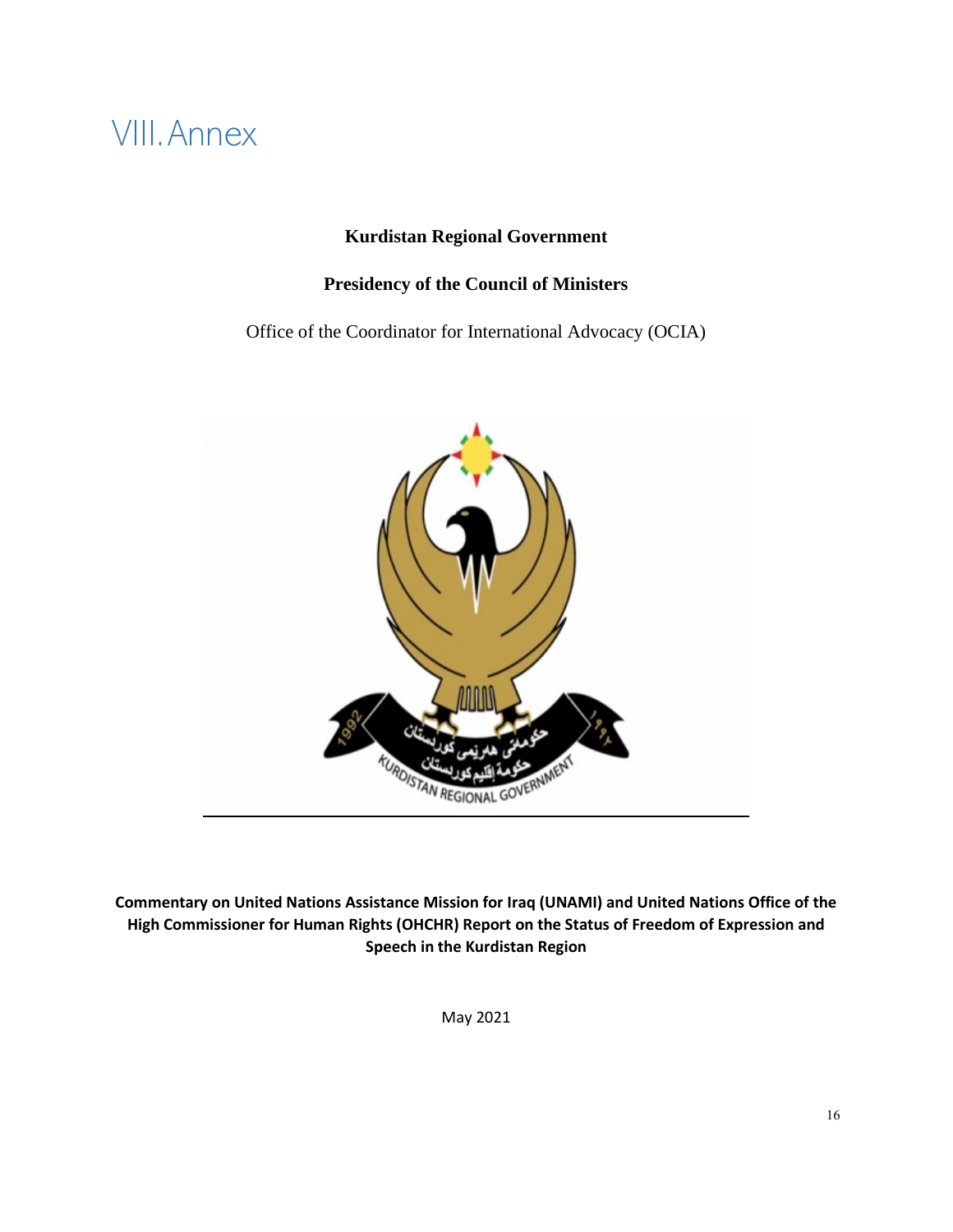The present response report contains findings of the *KRG Office of the Coordinator for International Advocacy* after careful follow-up with the relevant governmental entities on the issues raised in UNAMI/OHCHR report.

# **Introduction**

A free media is important for its own sake and is an essential element in a well-functioning democracy. The Kurdistan Regional Government is proud that Kurdistan has a vibrant media, and Kurdistan has long been recognised as a regional exemplar of freedom of expression and freedom of the media. The KRG recognises that there are always improvements to be made, and is committed to making improvements where they are needed.

# **Local and international cooperation**

The KRG is working with a range of partners to protect and strengthen media freedoms in the Kurdistan Region.

- We have invited the OHCHR and UNAMI to help us to improve legal processes in Kurdistan.
- The KRG has a longstanding agreement with the International Committee of the Red Cross granting ICRC representatives unrestricted access without advance notice to any place of detention in Kurdistan, and has recently offered the same access to UN human rights officials. Under this arrangement UNAMI has made 14 visits to detention facilities and interviewed 60 prisoners.
- We have invited European Union member states to support legal and judicial reforms in Kurdistan.
- Senior government ministers have been holding consultations with local advocacy groups, in particular the Metro Centre for Journalists' Rights and the Kurdistan Journalist Syndicate, to address concerns regarding media freedoms and rights.
- The KRG is working with the UK to train local judges.

# **Improvements in media freedoms**

The Metro Centre, which monitors and campaigns for journalists' rights in Iraq recently reported that allegations of violations against journalists in Kurdistan had fallen by more than half in the past five months when compared to 2020. The authors of the UNAMI/OHCHR report do not mention this finding by Iraq and Kurdistan's own journalist rights experts.

### **Extraordinary challenges**

In the past year the COVID-19 pandemic has presented some extraordinary challenges to the KRG. In response the government has taken steps which restricted individual freedoms, but which it considered essential for the protection of public health. In particular the KRG restricted mass public protests and – only after repeated warnings - took action to prevent some media outlets from calling for the public to ignore COVID prevention measures and to attend unlawful mass protests. Some of the protests referred to in the report became violent: security forces were fired on, security force personnel and civilians were injured, and there was widespread damage to property. Most governments around the world have taken extraordinary restrictive measures to slow the spread of the disease. The KRG believes its actions were